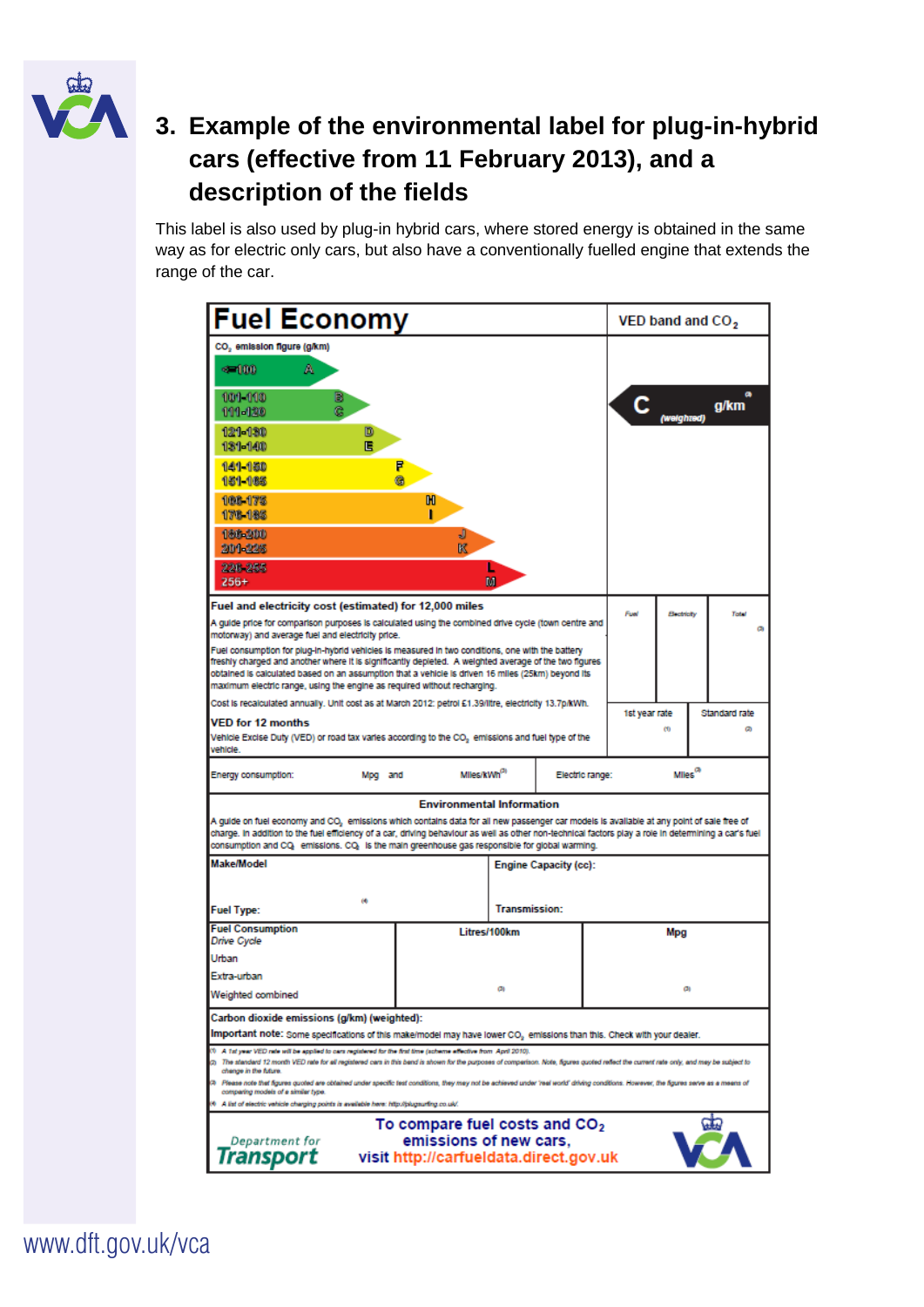



Cars are taxed according to the level of Carbon Dioxide (CO2) produced and arranged into thirteen bands - each assigned a letter of the alphabet. The actual CO2 value of the car on display will be shown in the black box to the right and correspond to one of those bands.

## **Weighted results**

CO2 emissions and fuel consumption for plug-in hybrid vehicles is measured in two conditions, one with the battery freshly charged and another where it is significantly depleted. It is expressed as "weighted, combined": a weighted average of the two figures obtained on the combined cycle, based on an assumption that the vehicle is driven 16 miles (25km) beyond its maximum electric range, using the engine as required without recharging.

| Fuel and electricity cost (estimated) for 12,000 miles                                                                                                                                                                                                                                                                                                                                     | Fuel          | Electricity |  | Total                |  |
|--------------------------------------------------------------------------------------------------------------------------------------------------------------------------------------------------------------------------------------------------------------------------------------------------------------------------------------------------------------------------------------------|---------------|-------------|--|----------------------|--|
| A quide price for comparison purposes is calculated using the combined drive cycle (town centre and<br>motorway) and average fuel and electricity price.                                                                                                                                                                                                                                   |               |             |  | (3)                  |  |
| Fuel consumption for plug-in-hybrid vehicles is measured in two conditions, one with the battery<br>freshly charged and another where it is significantly depleted. A weighted average of the two figures<br>obtained is calculated based on an assumption that a vehicle is driven 16 miles (25km) beyond its<br>maximum electric range, using the engine as required without recharging. |               |             |  |                      |  |
| Cost is recalculated annually. Unit cost as at March 2012: petrol £1.39/litre, electricity 13.7p/kWh.                                                                                                                                                                                                                                                                                      |               |             |  |                      |  |
| <b>VED for 12 months</b>                                                                                                                                                                                                                                                                                                                                                                   | 1st year rate |             |  | Standard rate<br>(2) |  |
| (1)<br>Vehicle Excise Duty (VED) or road tax varies according to the CO <sub>2</sub> emissions and fuel type of the<br>vehicle.                                                                                                                                                                                                                                                            |               |             |  |                      |  |
| Miles/kWh <sup>(3)</sup><br>Electric range:<br>Energy consumption:<br>and<br>Mpg                                                                                                                                                                                                                                                                                                           | $Miles^{(3)}$ |             |  |                      |  |

## **Fuel and electricity cost (estimated) for 12,000 miles**

The **fuel** cost of driving 12,000 miles - is calculated using the combined fuel consumption figure and the respective average fuel figures published in the VCA annual publication 'New Car Fuel Consumption and Emission Figures'. The fuel figures used are those published by the Department of Trade and Industry in March each year. There are many changes to fuel prices during the course of a year, as well as many regional variations. For this reason, the average figure is used, which ensures a level playing field for comparison purposes.

The fuel costs are calculated as follows:

12000 x A x 4.546 / B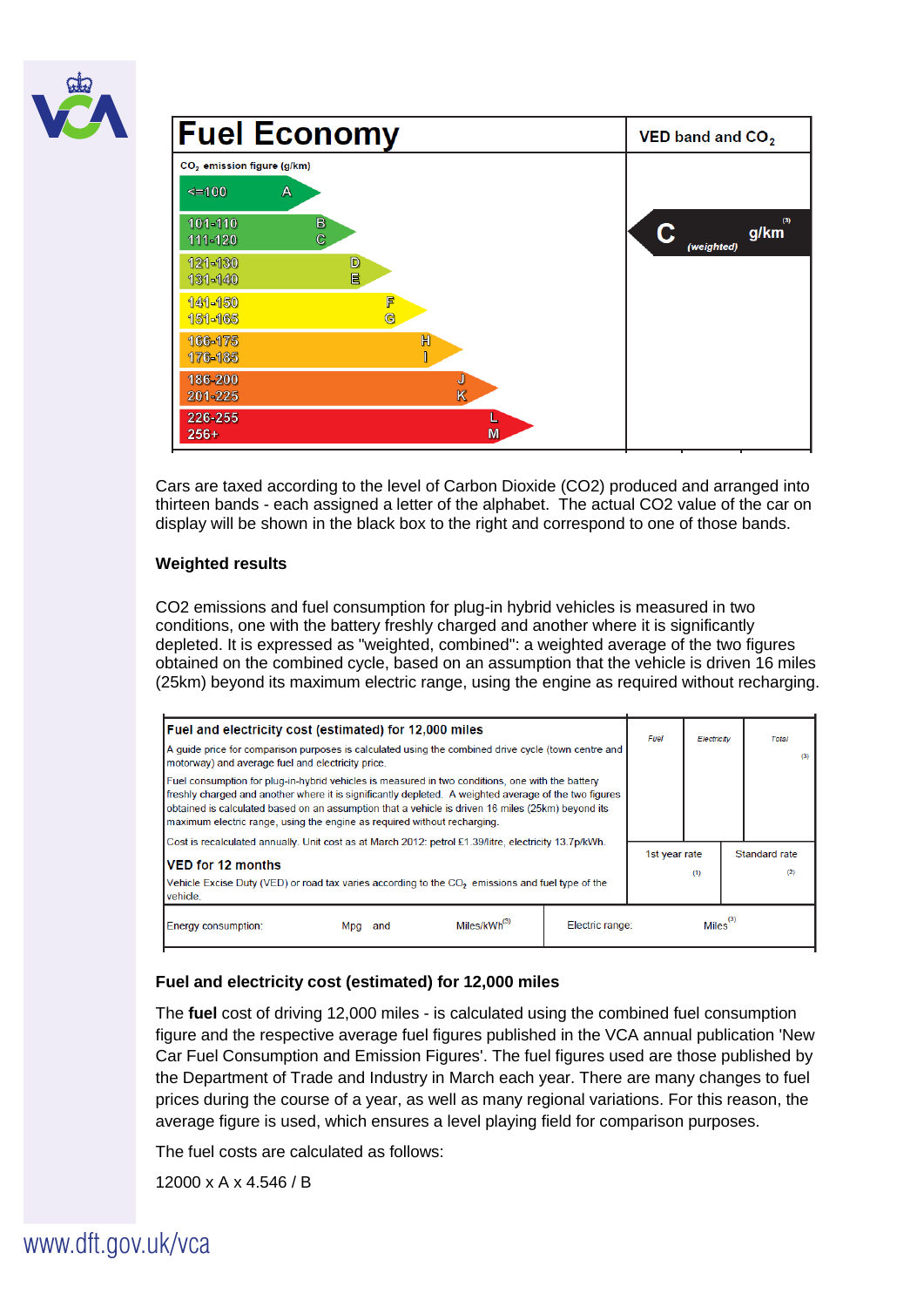

 $A =$ The current cost per litre of petrol, diesel or LPG (as applies to the car), e.g. £1.39, £1.47 or £0.74

 $B =$ The imperial combined fuel consumption figure (MPG)

4.546 = The figure for conversion of litres to imperial gallons

The **Electricity** cost of driving 12,000 miles (Annual energy cost) – is calculated as follows:

12000 / C x D - where

 $C =$  The electrical energy consumption (see below)

 $D =$  Current electrical energy cost per unit  $(E)$ 

The **Total** field is the combined cost (note that rounding is applied at each stage).

**Energy consumption (Mpg) -** is the combined fuel consumption figure taken from the cars Certificate of Conformity.

**Electric energy consumption (Miles/kWh)** – is calculated as follows:

 $(1 / E)$  x 0.621 x 1000 = "miles / kW" - where  $E = wh/km$  figure taken from the vehicle's Certificate of Conformity.

**Electric range (Miles) –** is the number of kilometres declared on the Certificate of Conformity and multiplied by 0.62.

| Make/Model                                                                                                                                                             |                    | <b>Engine Capacity (cc):</b><br>N/A |           |  |  |  |
|------------------------------------------------------------------------------------------------------------------------------------------------------------------------|--------------------|-------------------------------------|-----------|--|--|--|
| (4)<br><b>Fuel Type:</b>                                                                                                                                               |                    | <b>Transmission:</b>                |           |  |  |  |
| <b>Fuel Consumption</b><br><b>Drive Cycle</b>                                                                                                                          | Litres/100 $km(5)$ |                                     | $Mpq$ (5) |  |  |  |
| Urban                                                                                                                                                                  |                    |                                     |           |  |  |  |
| Extra-urban                                                                                                                                                            |                    |                                     |           |  |  |  |
| Combined                                                                                                                                                               |                    |                                     |           |  |  |  |
| Carbon dioxide emissions (q/km):<br>Important note: Some specifications of this make/model may have lower CO <sub>2</sub> emissions than this. Check with your dealer. |                    |                                     |           |  |  |  |

Note that this is the mandatory section of the label, as set out in "The Passenger Car (Fuel

consumption and CO2 Emissions Information) Regulations 2001 (as amended)"

**Make /Model –** the make is usually the name of the manufacturer. Only cars built by manufacturers to European M1 standards will need to display a label. They do not include makers of low-volume cars, or those that build 4 wheeled 'L' class vehicles. Model definitions are taken from the EC Type Approval documentation, so may differ slightly from final commercial descriptions that include trim levels.

**Engine capacity (cc)** – often referred to as the engine size in cubic centimetres (cc).

**Fuel-type –** Both fuel types are displayed, e.g. " Diesel / Electricity".

**Transmission –** is the car a 'Manual' or 'Automatic'.

**Fuel consumption –** Only the Combined Cycle is available from the Certificate of Conformity, i.e.